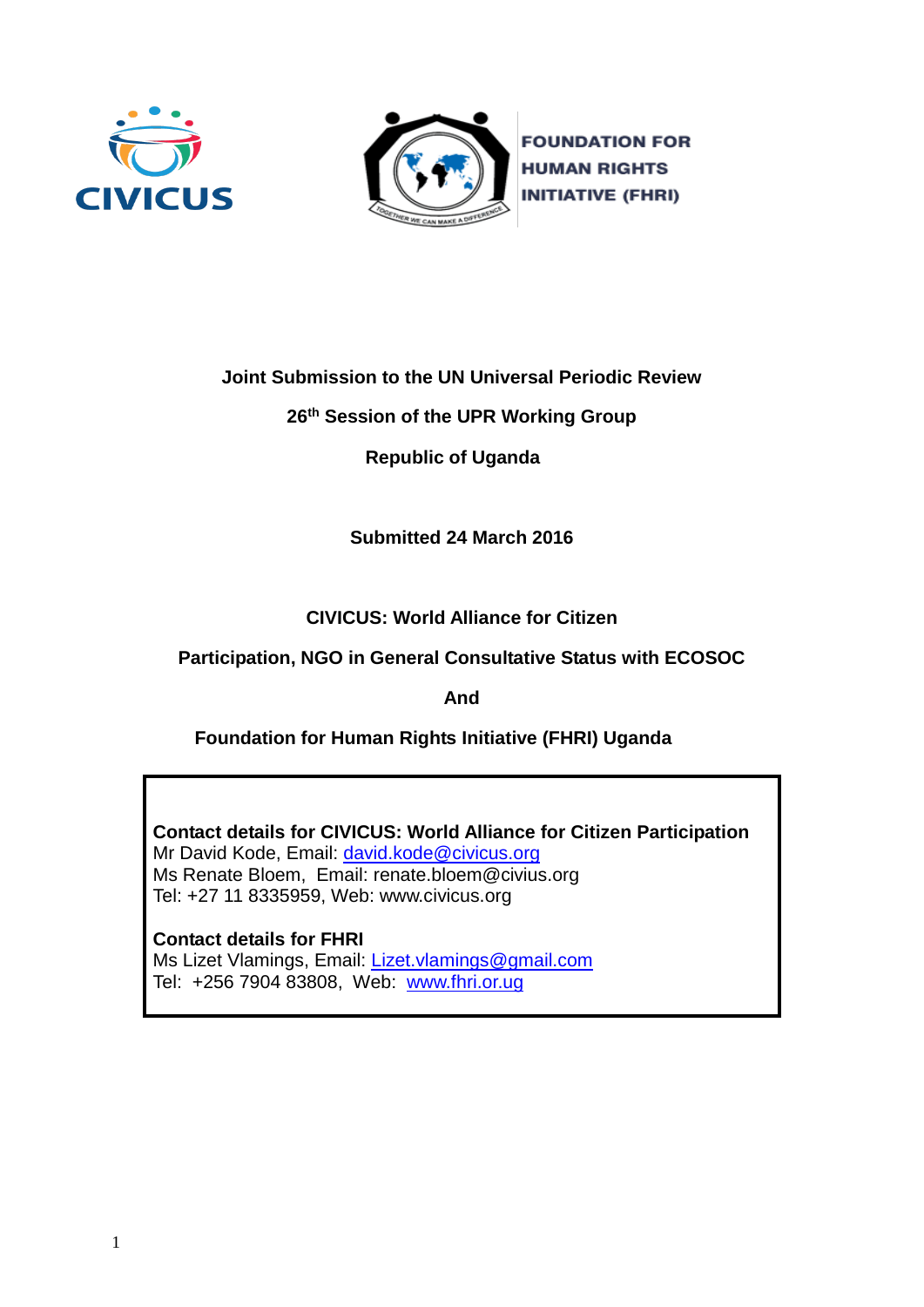# **1. (A) Introduction**

- **1.1** CIVICUS is a global network of civil society organisations and activists dedicated to strengthening citizen action and civil society around the world. Founded in 1993, CIVICUS proudly promotes marginalised voices, especially from the Global South and has members in more than 170 countries throughout the world.
- **1.2** Foundation for Human Rights Initiative (FHRI) is an independent, non-governmental, non-partisan and not-for-profit human rights advocacy organisation established in 1991. FHRI seeks to remove impediments to democratic development and meaningful enjoyment of the fundamental freedoms enshrined in the 1995 Uganda Constitution and in regional and international human rights instruments through enhancement of knowledge, respect and observance of human rights and the promotion of exchange of information and best practices through training, education, research, legislative advocacy and strategic partnerships in Uganda.
- **1.3** In this document CIVICUS and FHRI outline concerns relating to restrictions on freedom of expression, association, assembly and threats faced by human rights defenders in Uganda since Uganda's review under the first cycle of the Universal Period Review (UPR) on 11 October 2011. We outline several concerning examples which are illustrative of actions taken by the government to curb fundamental freedoms. Moreover, we highlight the failure of the government to uphold and implement some of the recommendations accepted during its initial examination under the UPR
- **1.4** During its initial review, the Republic of Uganda accepted 110 recommendations out of a total of 171, agreed to further examine 42 and noted 19.<sup>1</sup> The Republic of Uganda agreed to take steps to protect the rights of assembly in line with its international obligations under the International Covenant on Civil and political Rights (ICCPR) and provisions of the Constitution of the Republic of Uganda (recommendation 111.5). Uganda also agreed to amend all laws that are contrary to its national and international obligations, to respect, protect and promote the freedoms of expression and assembly (recommendation 111.3) and to guarantee freedom of expression particularly the possibility to express criticism and opinion regarding acts of government (recommendation 111.73).
- **1.5** In addition, the Republic of Uganda agreed to ensure that human rights defenders can perform their legitimate duties, free from harassment and intimidation, in line with international standards including the UN Declaration on Human Rights Defenders (recommendations 111.76). It agreed to assure full respect of freedom of association and peaceful assembly and bring to account security officers who use excessive force against peaceful demonstrations (recommendation 111.84). Despite these explicit commitments, the rights to freedom of expression, association and assembly remain threatened and human rights defenders and civil society organisations continue to be targeted for the work they do.
- **1.6** CIVICUS and FHRI express concerns about the promulgation of restrictive laws that severely constrain freedom of expression and impede the work of independent media

<sup>&</sup>lt;sup>1</sup> "Report of the working group of the Universal Periodic Review Uganda," *Human Rights Council 19<sup>th</sup> Session*, *Universal Periodic Review,* 22 December 2011[, http://daccess-dds](http://daccess-dds-ny.un.org/doc/UNDOC/GEN/G11/175/48/PDF/G1117548.pdf?OpenElement)[ny.un.org/doc/UNDOC/GEN/G11/175/48/PDF/G1117548.pdf?OpenElement,](http://daccess-dds-ny.un.org/doc/UNDOC/GEN/G11/175/48/PDF/G1117548.pdf?OpenElement) accessed 9 February 2016.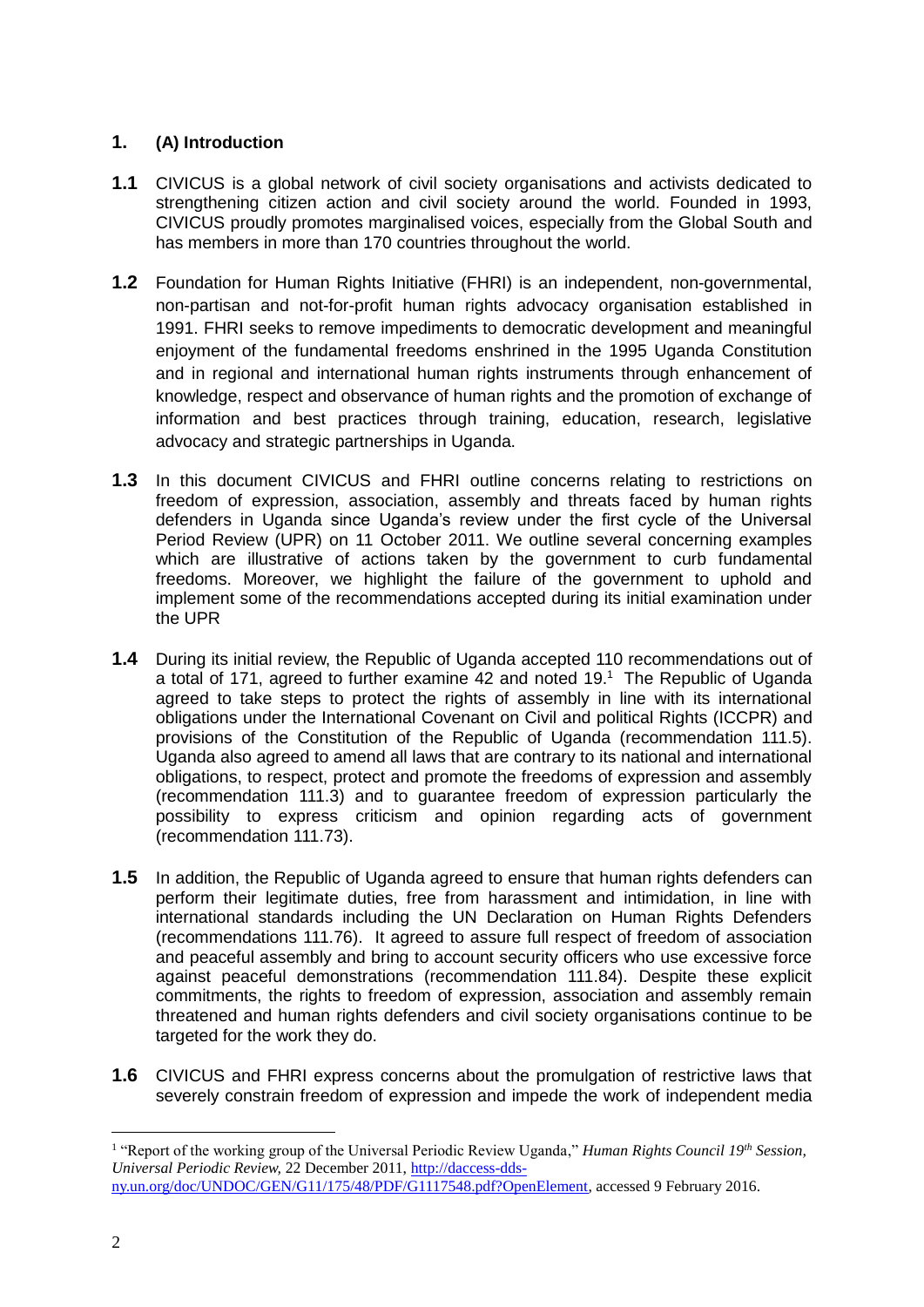houses. Since its last review in 2011, Uganda has passed laws that curtail civil society freedoms and restrict independent reporting by media houses. Journalists have been shot at with live ammunition while undertaking their journalistic activities. Some have been physically assaulted and had their equipment seized for covering protests.

- **1.7** CIVICUS and FHRI, express concerns about the harassment, judicial persecution and intimidation of human rights defenders (HRDs) in response to their legitimate work. . HRDs have been physically assaulted by state and non-state actors and some are regularly summoned to report to the police based on fictitious accusations in an effort to intimidate them. Debates on human rights, corruption in government, good governance and succession are increasingly stifled. We are particularly concerned about acts of intimidation and attacks on citizens, HRDs, civil society organisations and journalists in the period leading up to, during and following the presidential and Parliamentary Elections held on 18 February 2016.
	- In section B, CIVICUS and FHRI highlight concerns over judicial persecution, harassment and intimidation of human rights defenders and members of civil society organisations.
	- In section C, CIVICUS and FHRI express concerns over restrictions on freedom of expression and attacks on journalists.
	- In section D, CIVICUS and FHRI express concerns over restrictions on freedom of assembly.
	- In Section E, CIVICUS and FHRI highlight concerns over restrictions on freedom of association.
	- In Section F, CIVICUS and FHRI make a number of recommendations in the areas of concern listed.

# **2 (B) Concerns over judicial persecution harassment and intimidation of members of civil society organisations**

- **2.1** Article 12 of the United Nations Declaration on Human Rights Defenders mandates member states to take all necessary measures to protect human rights defenders. The ICCPR, which Uganda has ratified, guarantees the right to freedom of assembly and association. However, it is a matter of deep concern that human rights defenders engaged in legitimate activity are subjected to judicial persecution, threats and harassment. There have been several cases of HRDs being routinely arrested and falsely accused of committing offences in a blatant attempt to subvert their rightful and vital activities.
- **2.2** On 9 July 2015 human rights defender Justus Orishaba Bagamuhunda was detained for several hours after responding to a summons to appear before the Kabale Police for contravening Uganda's Labour Act. He was accused of refusing to pay the salary of one of his employees.<sup>2</sup> He was released on bond and required to present himself before the police upon their request. He later appeared before the police five times and was charged on 4 August 2015 with insubordination and violating the Labour Act.<sup>3</sup> Justus is

<sup>&</sup>lt;sup>2</sup> "Freedom radio managing director arrested," TruMedia, [http://www.trumedia.ug/freedom-radio-managing](http://www.trumedia.ug/freedom-radio-managing-director-arrested/)[director-arrested/,](http://www.trumedia.ug/freedom-radio-managing-director-arrested/) accessed 16 March 2016.

<sup>3</sup> "Press release on the dismissal of charges against human rights defender Mr Justus Orishaba Bagamuhunda," *African Commission on Human and Peoples Rights,* 3 December 2015[, http://www.achpr.org/press/2015/12/d284/,](http://www.achpr.org/press/2015/12/d284/) accessed 10 February 2016.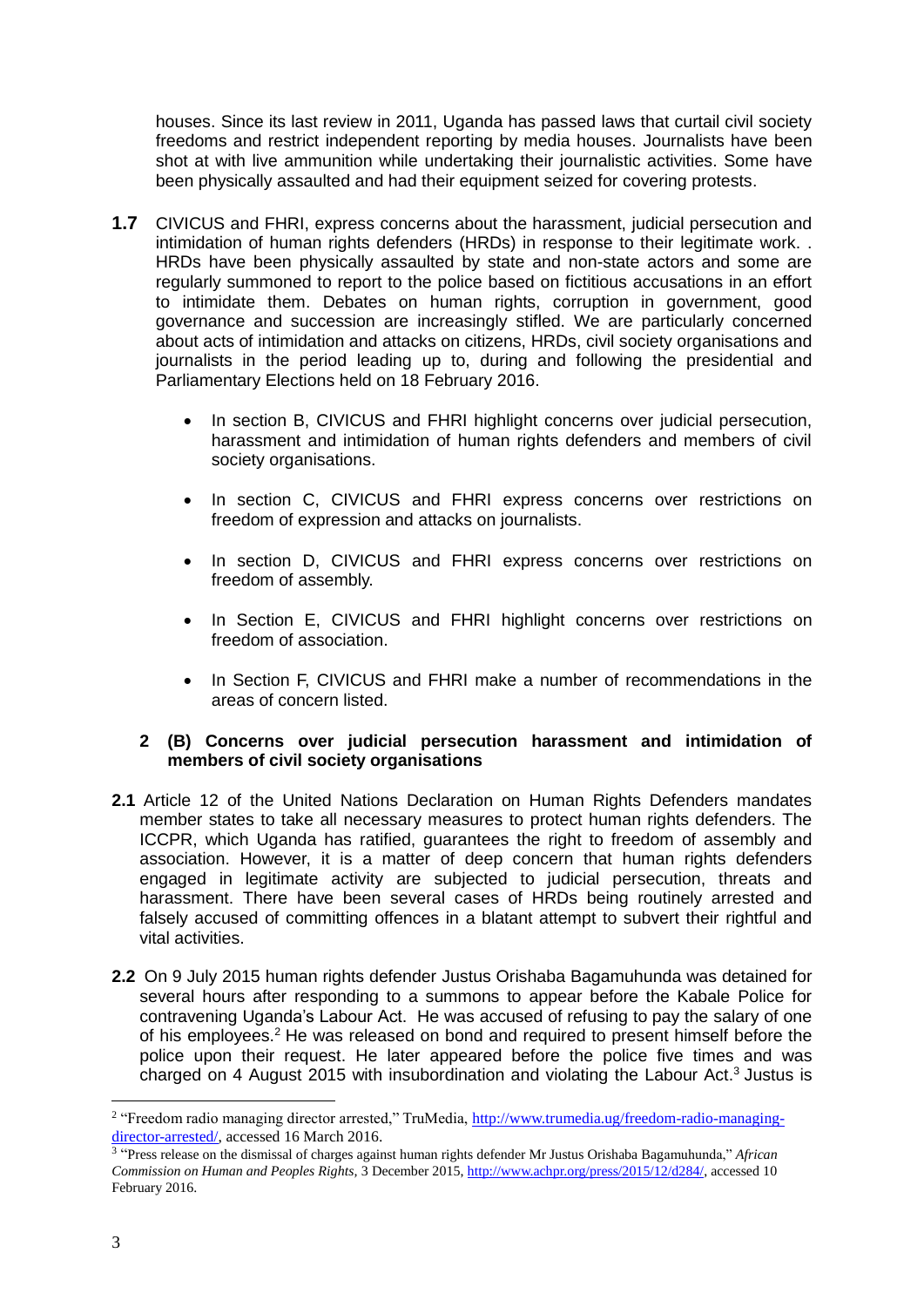the Director of the National Foundation for Democracy and Human Rights in Uganda (NAFODU). He also serves as Director of community-based radio station Freedom Radio 94.7 FM which is operated by NAFODO. On 24 November 2015, the Magistrate Court in Kabale dismissed all charges against him. Justus has been harassment by the authorities on several occasions with a view to impeding him from doing his work. He has also received requests by the authorities to cancel certain programmes on Freedom Radio deemed politically sensitive.

- **2.3** On 23 January 2015 human rights defenders Gerald Kankya and Simon Amanyire were physically assaulted by at least 30 individuals in Fort Portal in the presence of a District Police Commander and a Police Officer. The assailants attempted to confiscate documents from them.<sup>4</sup> Gerald is the Director of the Twerwaneho Listeners Radio Club (TLC) based in the Rwenzori region which provides a platform for discussions and debates on human rights and accountability. Simon is a member of TLC. They were both attacked after TLC petitioned President Yoweri Museveni and members of Parliament about the launching of a school on land that was expropriated. On 21 January 2013 police questioned several members of TLC and later arrested Kankya, Simon and their colleague Gilbert Kayondo. All three were accused of releasing defamatory statements against President Museveni and his family. They were all released on 23 January on bail after the Public Prosecutor ruled there was no evidence to prosecute them. In recognition of his work in promoting human rights in Uganda, Gerald had previously received the European Union Human Rights Defenders Award in Uganda on 2 May  $2012<sup>5</sup>$
- **2.4** On 7 May 2014, two unidentified individuals stormed the offices of Soroti Development Association and NGO Networks (SODANN) demanding to see human rights defenders Omiat Moses and Monica Apilo. Omiat and Monica were participating in a workshop they had organised on transitional justice outside of the office.<sup>6</sup> When the receptionist at SODANN informed the assailants that both human rights defenders were not in the office they got angry and pulled a gun on her. The police advised Omiat and Monica to stay indoors and they did not leave their homes for several days. No thorough investigations were conducted to identify the perpetrators and hold them accountable for their actions. Staff members of SODANN have repeatedly received threatening messages for the work they do and the SODANN offices have been broken into on several occasions (see 5.3 below).

# **3 (C) Concerns over restrictions on freedom of expression and attacks on journalists**

**3.1** Uganda's domestic framework guarantees the right to freedom of speech and expression. Article 29 (10) of the Constitution states that "every person shall have the right to freedom of speech and expression which shall include freedom of the press and other media."<sup>7</sup> Uganda has a vibrant press with hundreds of private radio stations and independent newspapers. Independent newspapers are often critical of government practices and actions.

<sup>6</sup> "Soroti NGO coordinator gets police protection after gun incident," [http://ugandaradionetwork.com/a/story.php?s=63622,](http://ugandaradionetwork.com/a/story.php?s=63622) URN, accessed 16 March 2016. <sup>7</sup> "Constitution of the Republic of Uganda 1995," [http://ugandajournalistsresourcecentre.com/wp-](http://ugandajournalistsresourcecentre.com/wp-content/uploads/2015/04/Constitution-of-the-Republic-of-Uganda-1995.pdf)

1

<sup>&</sup>lt;sup>4</sup> "In Uganda, mob assaults radio journalists," All Africa, [http://allafrica.com/stories/201502100532.html,](http://allafrica.com/stories/201502100532.html) accessed 10 February 2016.

<sup>5</sup> "EHAHRDP congratulates Gerald Kankya on winning EU HRD Award," *EHAHRDP*, 3 May 2012, [https://www.defenddefenders.org/2012/05/uganda-ehahrdp-congratulates-gerald-kankya-on-winning-eu-hrd-award/,](https://www.defenddefenders.org/2012/05/uganda-ehahrdp-congratulates-gerald-kankya-on-winning-eu-hrd-award/) accessed 10 February 2016.

[content/uploads/2015/04/Constitution-of-the-Republic-of-Uganda-1995.pdf,](http://ugandajournalistsresourcecentre.com/wp-content/uploads/2015/04/Constitution-of-the-Republic-of-Uganda-1995.pdf) accessed 9 February 2016.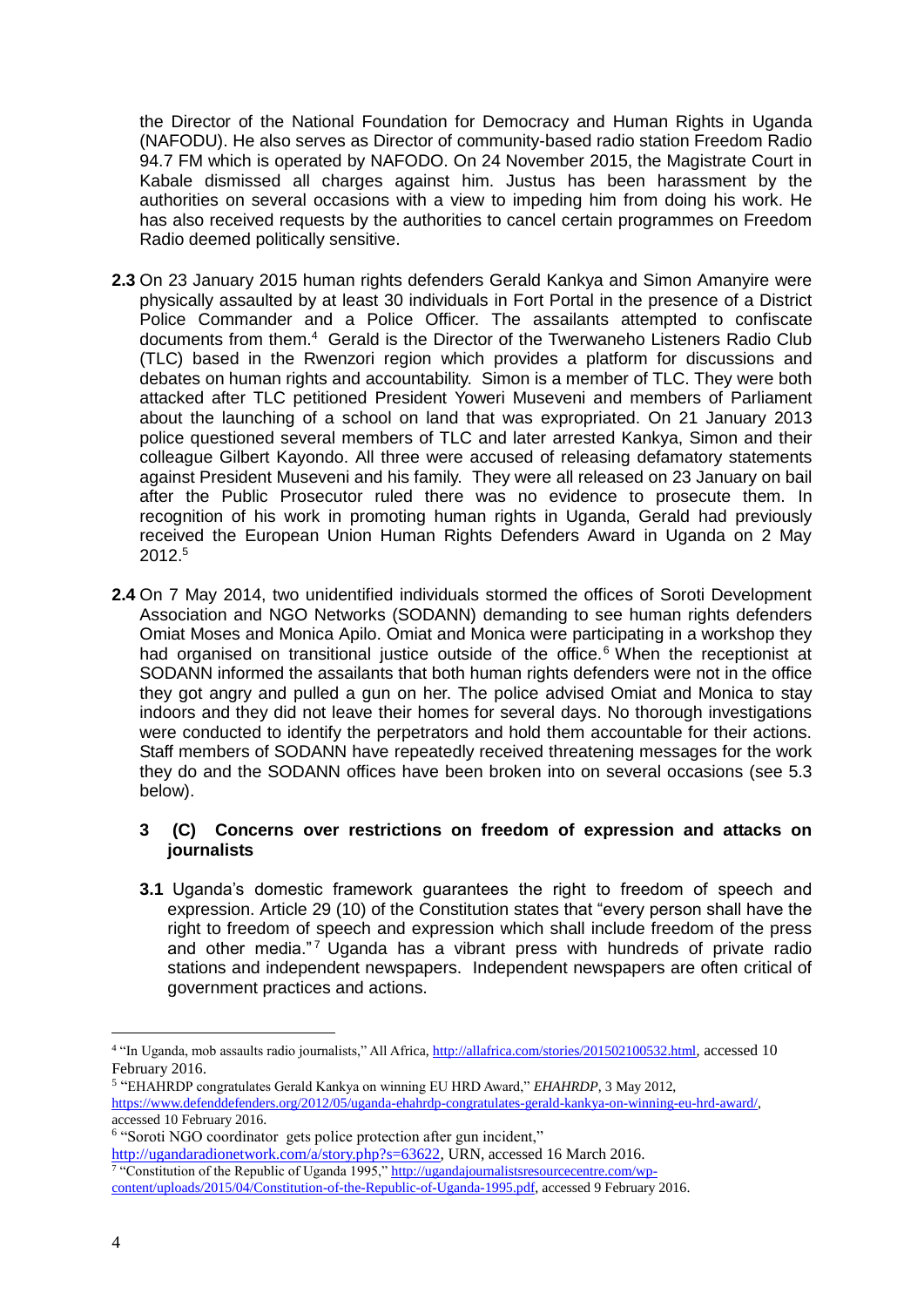- **3.2** At the international and regional levels, the Republic of Uganda is bound by key human rights obligations. Article 19 of the ICCPR states that "everyone shall have the right to freedom of expression; this right shall include freedom to seek, receive and impact information and ideas of all kinds regardless of frontiers, either orally, in writing or in print, in the form of art or through any other media of his choice." This right carries certain duties and responsibilities and may be subject to certain restrictions only as provided by the law." Article 9 of the African Charter on Human and Peoples Rights (ACHPR) provides for citizens to express and disseminate opinions and views within the law. Despite these guarantees, attacks and restrictions on journalists and independent newspapers persist in Uganda.
- **3.3** On 18 February 2016, during the presidential elections, the Ugandan authorities shut down the internet and blocked access to social media platforms. The Uganda Communications Commission (UCC) confirmed that the block was imposed for security reasons. <sup>8</sup> President Museveni justified the blockage stating that it was imposed to prevent people from 'telling lies' that could incite violence and illegal pronouncements on the results of the elections.<sup>9</sup> A few days before the elections, the UCC announced that it would sanction social media users who violate its minimum requirements on the use of social media.
- **3.4** Moreover, ahead of the elections, the government increased its crackdown on social media as online activists were targeted for posting information which the government perceived was aimed at distabilising the country. For example on 10 November 2014, online activist Jonathan Akweteirecho and two of his colleagues were arrested for starting an online petition calling on the government to repair the Kigumba-Masindi-Kagadi-Kyenjojo highway.<sup>10</sup> The three activists were charged with "inciting violence" and released on police bond three days later. Jonathan runs the Masindi News Network (MANET).
- **3.5** Prior to the elections, security forces and government representatives deliberately targeted media agencies and radio stations that broadcast views of members of the political opposition. On 13 February 2016, police arrested *Radio North FM* journalist Richard Mungu Jakican while live on air discussing the 13 February 2016 presidential debate with members of the political opposition. Seven members of the opposition who were participating in the show were also arrested. Richard was initially charged with malicious damage to property. This stems from the fact that the police accused him and the politicians of destroying presidential elections posters belonging to president Museveni. The charge was changed to aiding and abetting crime. He was later released on bail of 200000 Ugandan Shillings (approximately USD \$ 60).
- **3.6** On 20 January 2016 the UCC revoked the license of independent radio station *Endigyito FM* in Mbarara and seized its broadcasting equipment. The station was closed after it broadcasted an interview with opposition political candidate Amama Mbabazi of the Go-Forward party. <sup>11</sup> The UCC Director Godfrey Mutabaazi argued

<sup>8</sup> "Uganda blocs social media for 'security reasons,' polls delayed over late voting material delivery," *The Star, [http://www.the-star.co.ke/news/2016/02/18/uganda-blocks-social-media-for-security-reasons-polls-delayed](http://www.the-star.co.ke/news/2016/02/18/uganda-blocks-social-media-for-security-reasons-polls-delayed-over_c1297431)[over\\_c1297431,](http://www.the-star.co.ke/news/2016/02/18/uganda-blocks-social-media-for-security-reasons-polls-delayed-over_c1297431)* accessed 16 March 2016.

<sup>&</sup>lt;sup>9</sup> "UCC shutdown of social media backfires," *Daily Monitor*, [https://unwantedwitness.or.ug/police-is](https://unwantedwitness.or.ug/police-is-harassing-an-online-activist-in-mid-western-uganda/)[harassing-an-online-activist-in-mid-western-uganda/,](https://unwantedwitness.or.ug/police-is-harassing-an-online-activist-in-mid-western-uganda/) accessed 16 March 2016.

<sup>10</sup> "Police is harassing an online activist in mid-western Uganda," *Unwanted witness, <https://unwantedwitness.or.ug/police-is-harassing-an-online-activist-in-mid-western-uganda/>*, accessed 16 March 2016.

<sup>11</sup> Joseph Elunya, "Uganda government shuts down station for hosting opposition candidate," *The Continent Observer,* 23 January 2016[, http://thecontinentobserver.com/africa/01/23/ugandan-government-shuts-down-radio-station-for-hosting](http://thecontinentobserver.com/africa/01/23/ugandan-government-shuts-down-radio-station-for-hosting-opposition-candidate/)[opposition-candidate/,](http://thecontinentobserver.com/africa/01/23/ugandan-government-shuts-down-radio-station-for-hosting-opposition-candidate/) accessed 11 February 2016.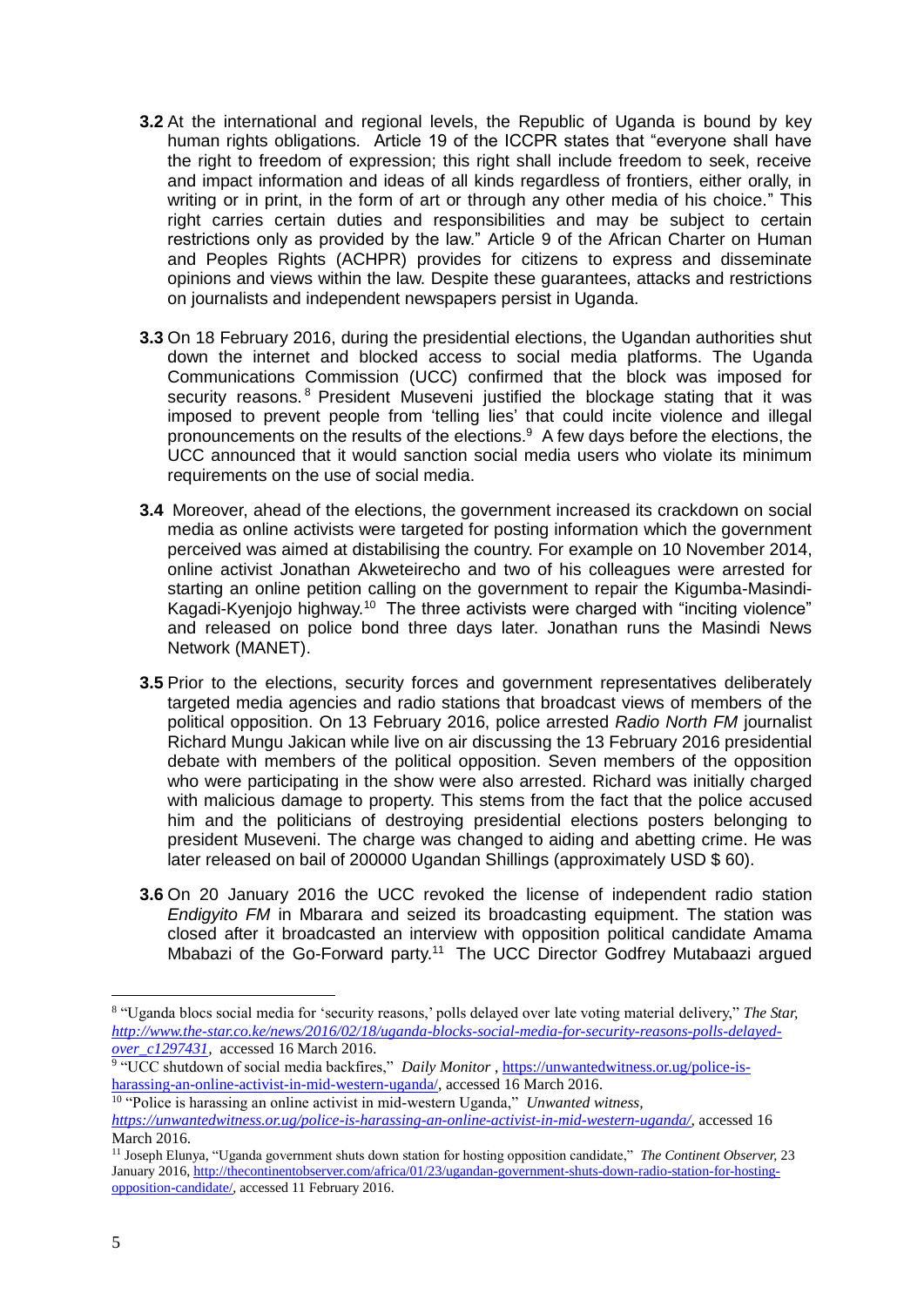that the station was closed because it failed to pay up to 38 million Ugandan Shillings (approximately US \$ 11000) of license fees.

- **3.7** On 12 January 2016, unidentified individuals broke into the home of Mulindwa Mukasa – a journalist working with the Associated Press and former Board Chair of the Human Rights Network for Journalists in Uganda (HRNJ-Uganda). They stole his laptop, video cameras, external hard drives and 500000 Ugandan Shillings (approximately US \$ 150). Mulindwa believes that the intruders where not ordinary burglars but people who came specifically to steal items containing information about his work. Mulindwa has in the past been targeted by the authorities for his journalistic activities. In June 2014 he was charged with obstructing Police Commander, Julius Ceaser, while the Commander transferred radio presenter Kisuule Richard to a police station. Kisuule was being transferred after he was arrested for granting audience to a member of a political opposition party – Sulaiman Kidandala. After appearing in court several times, Mulindwa was acquitted of the charge after a judge dismissed the evidence of the Prosecution and argued that it was inconsistent.<sup>12</sup>
- **3.8** On 10 January 2016, four journalists Ronald Galiwango of NTV, Kenneth Oryema of New Vision, Ernest Kyazze of Bukedde Newspaper and Julius Ariong of the Daily Monitor Newspaper were assaulted by Police Commander George Obia at a road block in Nadiket, Moroto. The road block was mounted to prevent leading opposition candidate Kizza Besigye of the Forum for Democratic Change party from meeting his supporters.<sup>13</sup> The Police Commander ordered the journalists not to film what he described as "military equipment." He then damaged a video camera belonging to the journalists and seized other equipment. The commander then threatened to shoot the journalists.
- **3.9** On 24 November 2015 journalist James Odongo of ETOP Radio was threatened and informed his life would be in danger if he continued investigating evictions from land in the Soroti district. He was warned to stop interfering into the affairs of Soroti University. He had published an article on the land disputes between communities in Soroti and the University and expressed concerns that the dispute might lead to forced evictions of communities. He was also warned to stop "negative advocacy" against the government and informed that action will be taken against him if he did not stop. He was initially arrested in June 2014 by the Special Investigation Unit and accused of "computer abuse."<sup>14</sup>
- **3.10** On 16 November 2015 Isaac Kugonza who works with Delta TV was shot by police as he covered the arrest of the Mayor of Kampala -Erias Lukwago - by the police as he left his home for the Electoral Commission Headquarters in Kampala.<sup>15</sup> He was shot in the head and remained in critical condition at the Mulago National Referral Hospital. He was shot when police fired rubber bullets, live ammunition and tear gas to forcefully disperse supporters of the Mayor. The Mayor was on his way to submit his mayoral nominations to the Electoral Commission despite the fact that the Commission had postponed the process. Isaac Kugonza was one of three journalists to be shot at in the space of one month. NTV journalist Enoch Matovu was shot on

<sup>12</sup> "HRNJ-Uganda alert, journalist acquitted of "obstruction" charges," *Human Rights Network for Journalists in Uganda* 22 June 2015, accessed [https://hrnjuganda.org/?p=1434,](https://hrnjuganda.org/?p=1434) 16 February 2016.

<sup>13</sup> "Police assaults journalist, damages camera" *Human Rights Network for Journalists –Uganda, [https://hrnjuganda.org/?p=2401,](https://hrnjuganda.org/?p=2401) accessed 11 February 2016.* 

<sup>14</sup> "HRNJ-Uganda alert, police releases vision group journalist, seeks arrest of another," 16 May 2014, *Human Rights Network for Journalists-Uganda, [http://hrnjuganda.blogspot.co.za/2014/05/hrnj-uganda-alert-police](http://hrnjuganda.blogspot.co.za/2014/05/hrnj-uganda-alert-police-releases.html)[releases.html,](http://hrnjuganda.blogspot.co.za/2014/05/hrnj-uganda-alert-police-releases.html)* accessed 12 February 2016.

<sup>&</sup>lt;sup>15</sup> "Injured journalist: police charge Lukwago with assault," 17 December 2015, The Observer, [http://www.observer.ug/news-headlines/41051-injured-journalist-police-charge-lukwago-with-assault#comment-](http://www.observer.ug/news-headlines/41051-injured-journalist-police-charge-lukwago-with-assault#comment-132286)[132286,](http://www.observer.ug/news-headlines/41051-injured-journalist-police-charge-lukwago-with-assault#comment-132286) accessed 12 February 2016.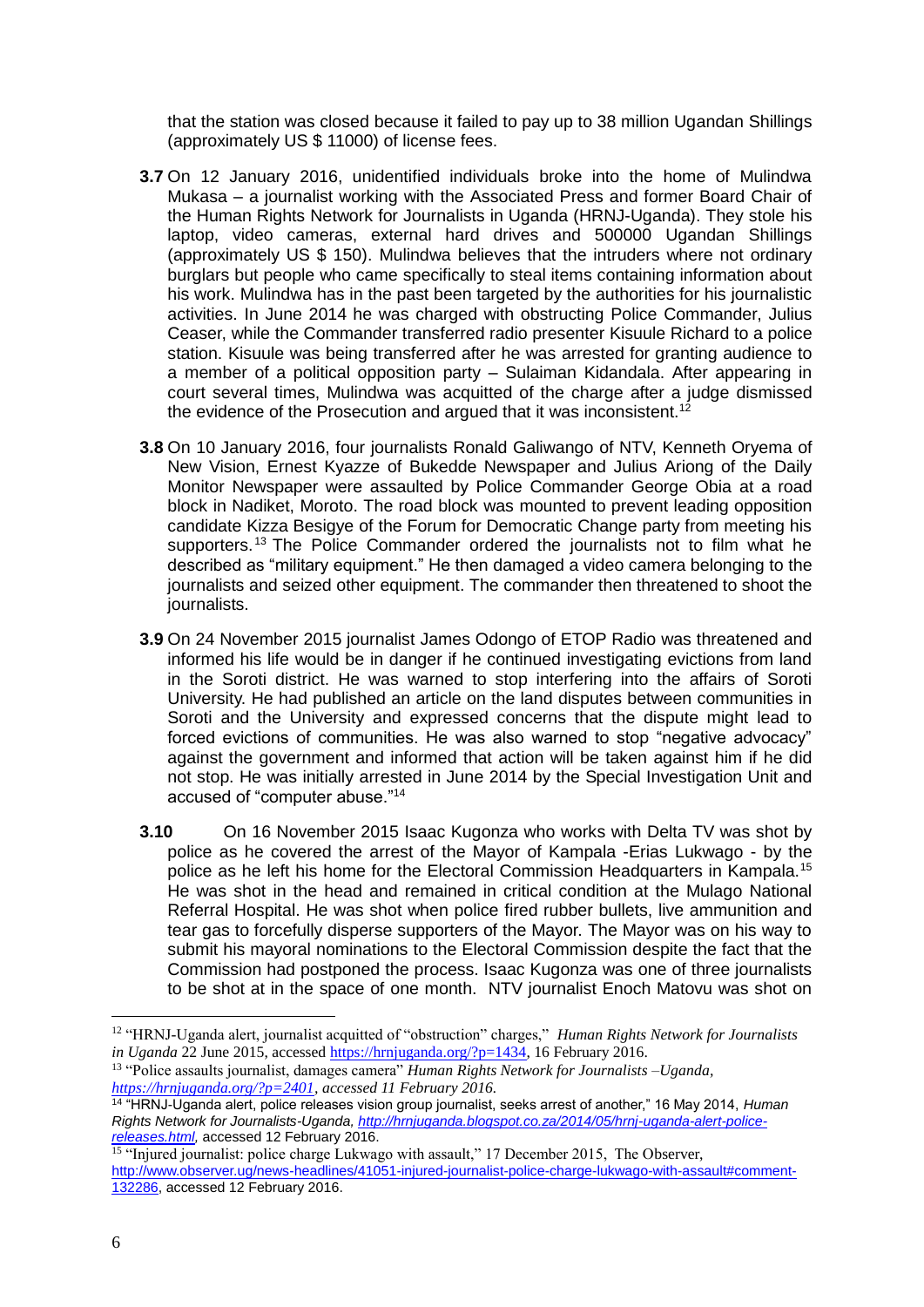29 October 2015 in Mityana District as he attempted to cover contested elections conducted by the ruling NRM party at Bulem Police Station.<sup>16</sup> Days prior, on 15 October 2015, Ivan Mukisa of Radio One was shot in Jinja as he covered an altercation between the police and supporters of the opposition FDD party.

- **3.11** On 15 October 2015 police arrested Alfred Ochwo who works for the Observer Newspaper after he took pictures, capturing the arrest of opposition politician and Member of Parliament for the Forum for Democratic Change - Ssemujju Nganda in Busika.<sup>17</sup> Alfred took photos of policemen armed with guns and tear gas canisters as they arrested and physically assaulted Ssemujju Nganda. He was arrested and taken to Naggalama Police Station where he was held for several hours without being charged and later released.
- **3.12** Again on 20 May 2013 armed police stormed the premises of private media outlets, forced journalists to move away from their work station and switched off two radio stations – KFM and Dembe FM. The police shut down internet communication lines and forced the Daily Monitor and Red Pepper newspapers to stop printing copies for circulation for more than a week.<sup>18</sup> The police argued that they raided the premises to retrieve a letter written by General David Seyusa, coordinator of the intelligence services to the Director General of Internal Security Organisation Colonel Ronnie Balya. The letter contained information on a potential investigation into allegations about plans to assassinate those opposed to the idea of having President Museveni succeeded by his son, Brigadier Muhoozi Kainerugaba. The Daily Monitor had published the contents of the letter.<sup>19</sup> Journalists working with the Daily Monitor were questioned and the police forced them to reveal their source of information which they refused.

# **4 (E) Concerns over restrictions on freedom of assembly**

- **4.1** Article 29 (1) (d) of the Constitution of Uganda guarantees the right of citizens to "assemble and demonstrate together with others, peacefully and unarmed and to petition."<sup>20</sup> Article 21 of the ICCPR further guarantees the right to peaceful assembly. In contrast to these safeguards, peaceful demonstrations, rallies and assemblies in Uganda have been violently suppressed by the authorities and protesters have been routinely arrested. Ahead of the 18 February Presidential Elections, Ugandan authorities used excessive violence to disperse political rallies and meetings organised by members of the political opposition.
- **4.2** In addition, the authorities continue to invoke restrictive legislation to undermine the organization and participation in peaceful protests. The Public Order Management Act (2013) (POMA) signed into law by President Museveni on 2 October 2013 has been used to restrict rather than promote freedom of assembly and contains clauses that impede the rights of individuals and groups to freely assemble. The signing of the Act is justified on the basis that it aims to "provide for the regulation of public meetings, to provide for the duties and responsibilities of the police, organisers and

<sup>16</sup> "Press crackdown likely to worsen," [http://www.ipsnews.net/2016/02/press-crackdown-is-likely-to-worsen/,](http://www.ipsnews.net/2016/02/press-crackdown-is-likely-to-worsen/) *IPS,* accessed 16 March 2016.

<sup>17</sup> "Observer Journalist arrested for covering Ssemujju's arrest," *The Observer*[, http://www.observer.ug/news](http://www.observer.ug/news-headlines/40473-observer-journalist-arrested-for-covering-ssemujju-s-arrest)[headlines/40473-observer-journalist-arrested-for-covering-ssemujju-s-arrest,](http://www.observer.ug/news-headlines/40473-observer-journalist-arrested-for-covering-ssemujju-s-arrest) accessed 12 February 2016. <sup>18</sup> Day eight: monitor, red paper offices still under police occupation," *Daily Monitor*, accessed 11 February 2016.

<sup>19</sup> 'Uganda police raid newspaper over Museveni succession letter," *Standard Digital*, 21 May 2013, [http://www.standardmedia.co.ke/article/2000084040/ugandan-police-raid-newspaper-over-museveni-succession](http://www.standardmedia.co.ke/article/2000084040/ugandan-police-raid-newspaper-over-museveni-succession-letter)[letter,](http://www.standardmedia.co.ke/article/2000084040/ugandan-police-raid-newspaper-over-museveni-succession-letter) accessed 11 February 2016.

<sup>&</sup>lt;sup>20</sup> "Constitution of Uganda" [http://www.statehouse.go.ug/sites/default/files/attachments/Constitution\\_1995.pdf,](http://www.statehouse.go.ug/sites/default/files/attachments/Constitution_1995.pdf) accessed 10 February 2016.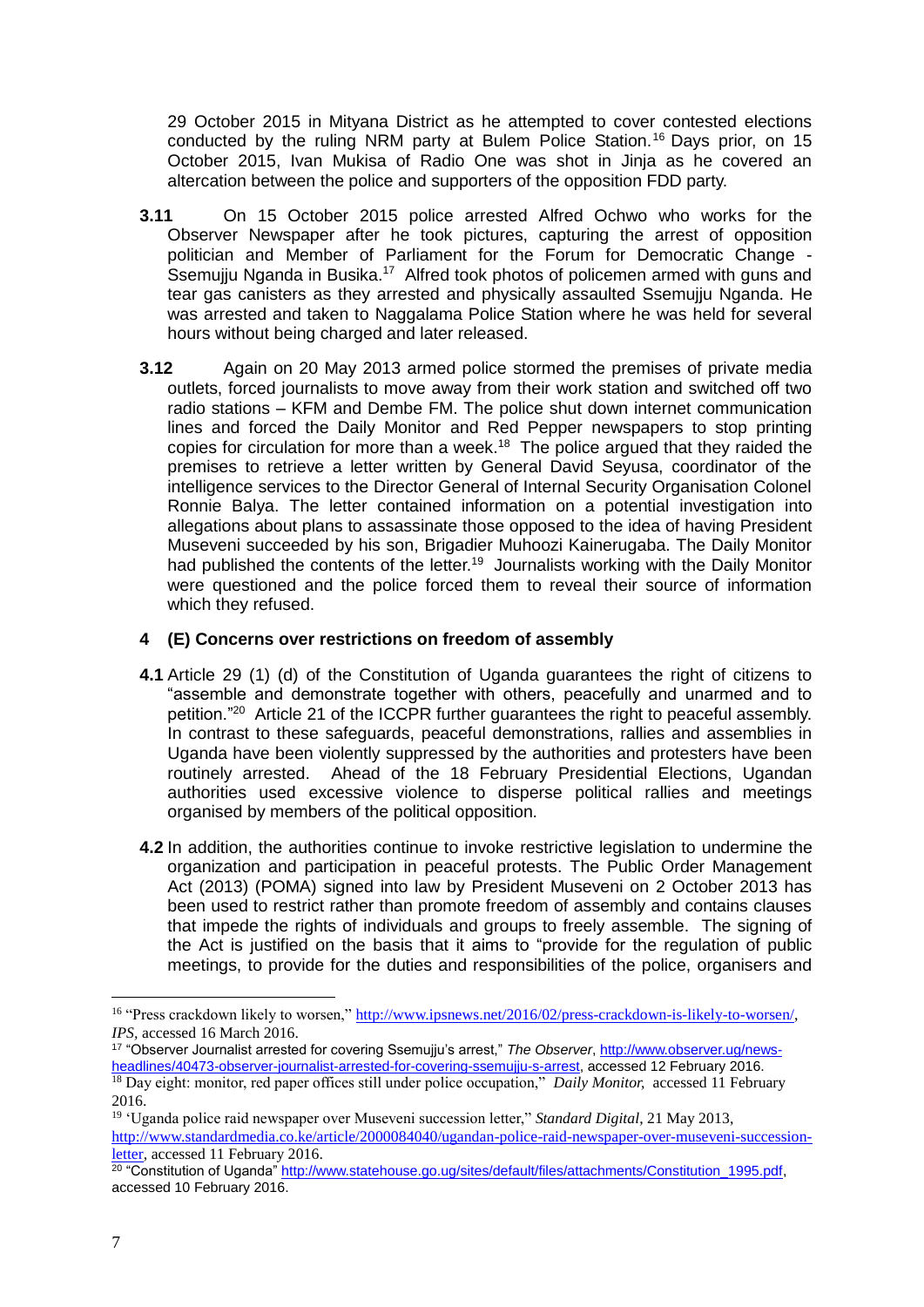participants in relation to public meeting; to prescribe measures for safeguarding public order and for related matters."<sup>21</sup> The Act provides extensive powers to the Inspector General of Police or an authorised officer to standardise the conduct of all public meetings. The law empowers the police, an authorised officer, subject to the directions of the Inspector General, to stop or prevent a meeting or disperse it (in cases where they have commenced) if the organisers or participants do not comply with the Act.

- **4.3** We are concerned that the law has been misused and applied selectively to frustrate organisers of protests. According to Article 5, organisers of public gatherings must notify the authorised officer at least 3 days before the gathering and state the full name, physical and postal address of the organiser, the proposed time which should be between 7:00am and 7 pm, (with the exception of meetings held in a town hall) proposed site of the meeting, number of persons estimated to be present and the purpose of the meeting. Organisers of protests are deemed to commit an offence if these requirements on the notification to the authorities are not satisfied.
- **4.4** On 15 February 2016, three days before scheduled Presidential Elections, police used brute force to disperse protesters calling for the release of opposition candidate Kizza Besigye. One person was killed and several others were wounded. Kizza Besigye was arrested after the police asked him and his supporters to use an alternative route – Mukwano road - during a march through the capital city.<sup>22</sup> Prior to this incident, on 9 September 2015 police in north-eastern Uganda forcefully dispersed supporters of another opposition candidate Amama Mbabazi, during a rally in Soroti. Police fired tear gas and fired rubber bullets indiscriminately into the crowd as a military helicopter hovered over the grounds where the rally was taking place.
- **4.5** On 27 October 2014, police arrested four members of the National Association of the Unemployed as they organised a procession to the Ministry of Gender Labour and Social Development to hand over a petition. The leader of the group Doreen Nyanjura reported that they had notified the police about the march. Nonetheless, they were detained at Kampala Central Prison.
- **4.6** On 17 June 2013 four anti-corruption activists from the "Black Monday" movement were arrested for demonstrating against the misuse of public funds.<sup>23</sup> They were arrested in front of the Ministry of Finance as they protested with placards condemning the government's inaction against corrupt officials and unaccounted public funds. Following their arrest, they were held for over six hours at the Central Police Station in Kampala and charged with inciting violence. Those arrested included Leonard Okello, Andrew Karamagi, Emmanuel Muwanika and Michael Aboneka.<sup>24</sup> They were charged with 'inciting violence' and released on a police bond. The "Black Monday" Movement is an anti-corruption campaign against high profile cases of corruption in Uganda. On 7 January 2013, activists Arthur Larok and Leonard Okello were arrested as they distributed "Black Monday" anti-corruption bulletins in Kampala.<sup>25</sup> They were taken to Jinja Road Police Station and interrogated

<sup>&</sup>lt;sup>21</sup> "The Public Order Management Act 2013,"

http://www.parliament.go.ug/new/images/stories/acts/2013/The%20Public%20order%20management%20act%2, 02013.pdf, accessed 17 February 2016.

<sup>&</sup>lt;sup>22</sup> "Police release presidential candidate Besigye," Daily Nation[, http://www.nation.co.ke/news/Police-release](http://www.nation.co.ke/news/Police-release-presidential-candidate-Besigye/-/1056/3077538/-/13pfittz/-/index.html)[presidential-candidate-Besigye/-/1056/3077538/-/13pfittz/-/index.html,](http://www.nation.co.ke/news/Police-release-presidential-candidate-Besigye/-/1056/3077538/-/13pfittz/-/index.html) accessed 17 March 2016.

<sup>23</sup> "Police arrested four black Monday activists," *Redpepper,* [http://www.redpepper.co.ug/police-arrests-four](http://www.redpepper.co.ug/police-arrests-four-black-monday-activists/)[black-monday-activists/,](http://www.redpepper.co.ug/police-arrests-four-black-monday-activists/) accessed 18 March 2016.

 $\overline{\overline{24} \text{ Ibid.}}$ 

<sup>&</sup>lt;sup>25</sup> "Police warns Black Monday activists on trespass," New Vision

[http://www.newvision.co.ug/new\\_vision/news/1312887/police-warns-black-monday-activists-trespass,](http://www.newvision.co.ug/new_vision/news/1312887/police-warns-black-monday-activists-trespass) accessed 18 March 2016.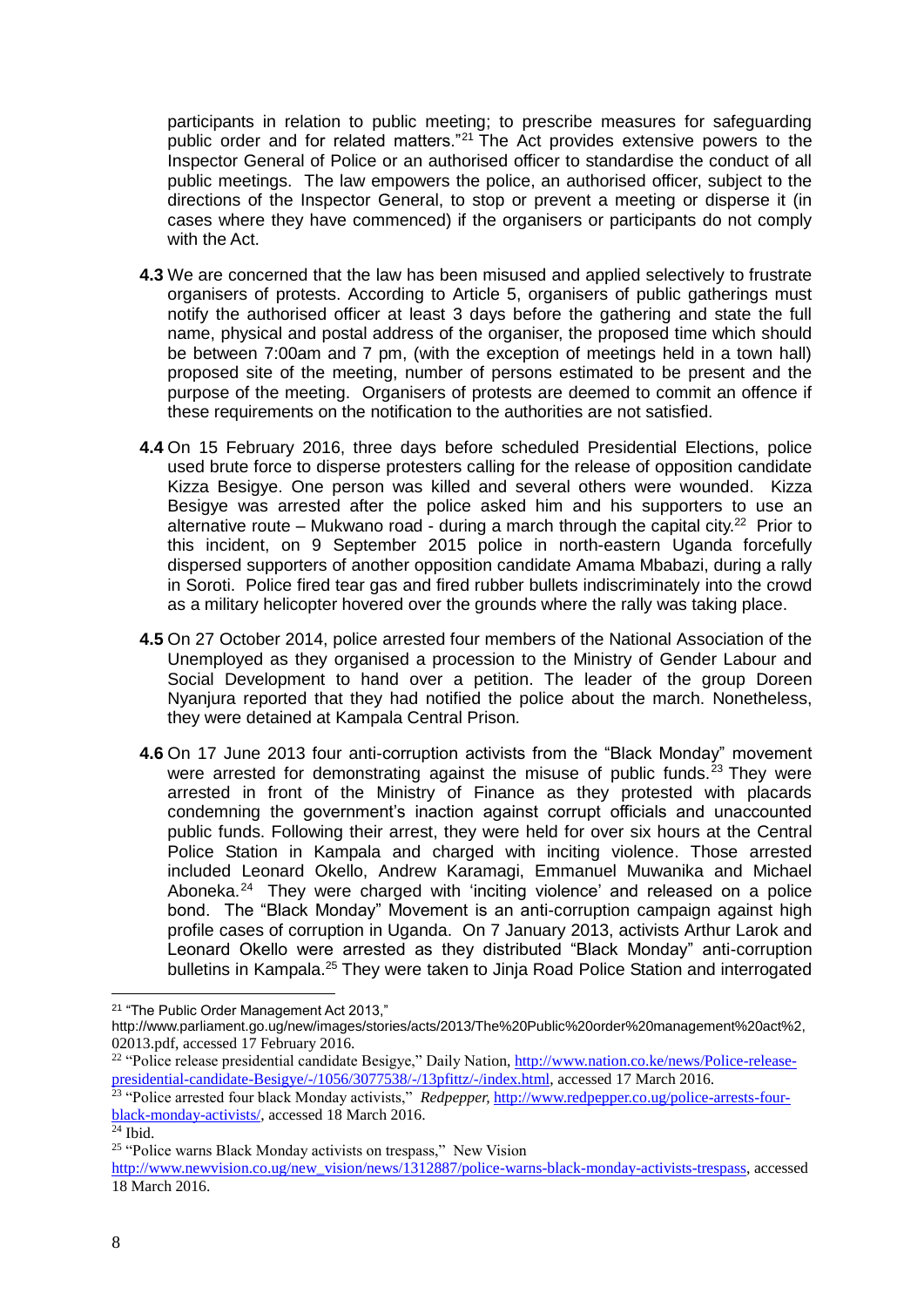for 2 hours and later released. In 2013, police confiscated several copies of the "Black Monday" bulletin and a total of 29 activists who participated in the campaign were arrested.<sup>26</sup>

- **4.7** On 28 May 2013, police forcefully dispersed protests against the closure of Monitor Publications media houses, Red Pepper Publications, radio stations 93.3 KFM and 90.4 Dembe FM. The protests took place outside the headquarters of the Daily Monitor headquarters in Namuwongo. Police physically attacked journalists and used teargas to disperse the protesting crowd. Several journalists were assaulted, arrested and detained. Two journalists Sudhir Byaruhanga of NTV and Ssebagala Wokulira, coordinator of the Human Rights Network for Journalists sustained injuries.
- **4.8** On 18 June 2012, police raided a workshop to discuss issues affecting the Lesbian, Gay, Bisexual, Transgender and Intersex (LGBTI) community shortly after sessions began at the Esella Country Hotel. The workshop was organised by the East and Horn of Africa Human Rights Defenders Project (EHAHRDP) and brought together LGBTI activists from Uganda, Kenya, Tanzania and Rwanda. Participants at the workshop were detained at the venue for about three hours and police later detained three participants and a staff of EHAHRDP for an hour in a police van. The police requested to see a copy of the registration and incorporation documents of EHAHRDP (which they submitted) and warned the organisers to seek approval before similar workshops are organised in the future. Before that the Minister for Ethics and Integrity together with the Ugandan police ordered the closure of another workshop in February 2012. The Minister announced that the workshop was illegal and ordered the arrest of the Director of Freedom to Roam Uganda, Kasha Jacqueline Nabagasera. However, Kasha was whisked out of the hotel by colleagues before he could was detained.

# **5 (F ) Concerns over restrictions on freedom of association**

- **5.1** Article 29 (1) (e) of the Constitution of Uganda provides for the right of Ugandans to form and join associations. It states that every person shall have the right to "freedom of association which shall include the freedom to form and join associations including trade unions and political and other civic organisations." <sup>27</sup> However several civil society organisations have been threatened or stigmatised by government officials who sometimes refer to them as agents of the West and supporters of political opposition parties. State and non-state actors have on several occasions attacked the premises of human rights organisations, damaging records with information on human rights violations, stealing and confiscating computers and other accessories. In addition, the authorities have introduced a spate of legislation which unduly restricts the operations and activities of civil society organizations.
- **5.2** The Non-Governmental Organisations Act (2016) was passed by Parliament on 26 November 2016 and was signed into law by President Museveni on 30 January 2016. It places limits on the independence of NGOs and undermines the contributions of Ugandan civil society. It imposes a compulsory and cumbersome registration process for NGOs to operate legally in Uganda including placing them under the strict control of the government-dominated National Board for Non-Governmental Organisations. The Bill allows for registration to be denied for "any reason that the Board may deem relevant," while no time frame is provided allowing

<sup>26</sup> "Human rights defenders in Uganda: understanding and overcoming potential violations of their rights," *The Human Rights Centre Uganda,* [http://www.hrcug.org/publications/file/HRDs%20Report%202013.pdf,](http://www.hrcug.org/publications/file/HRDs%20Report%202013.pdf) accessed 17 March 2016.

<sup>&</sup>lt;sup>27</sup> "Constitution of Uganda," http://www.statehouse.go.ug/sites/default/files/attachments/Constitution 1995.pdf, accessed 10 February 2016.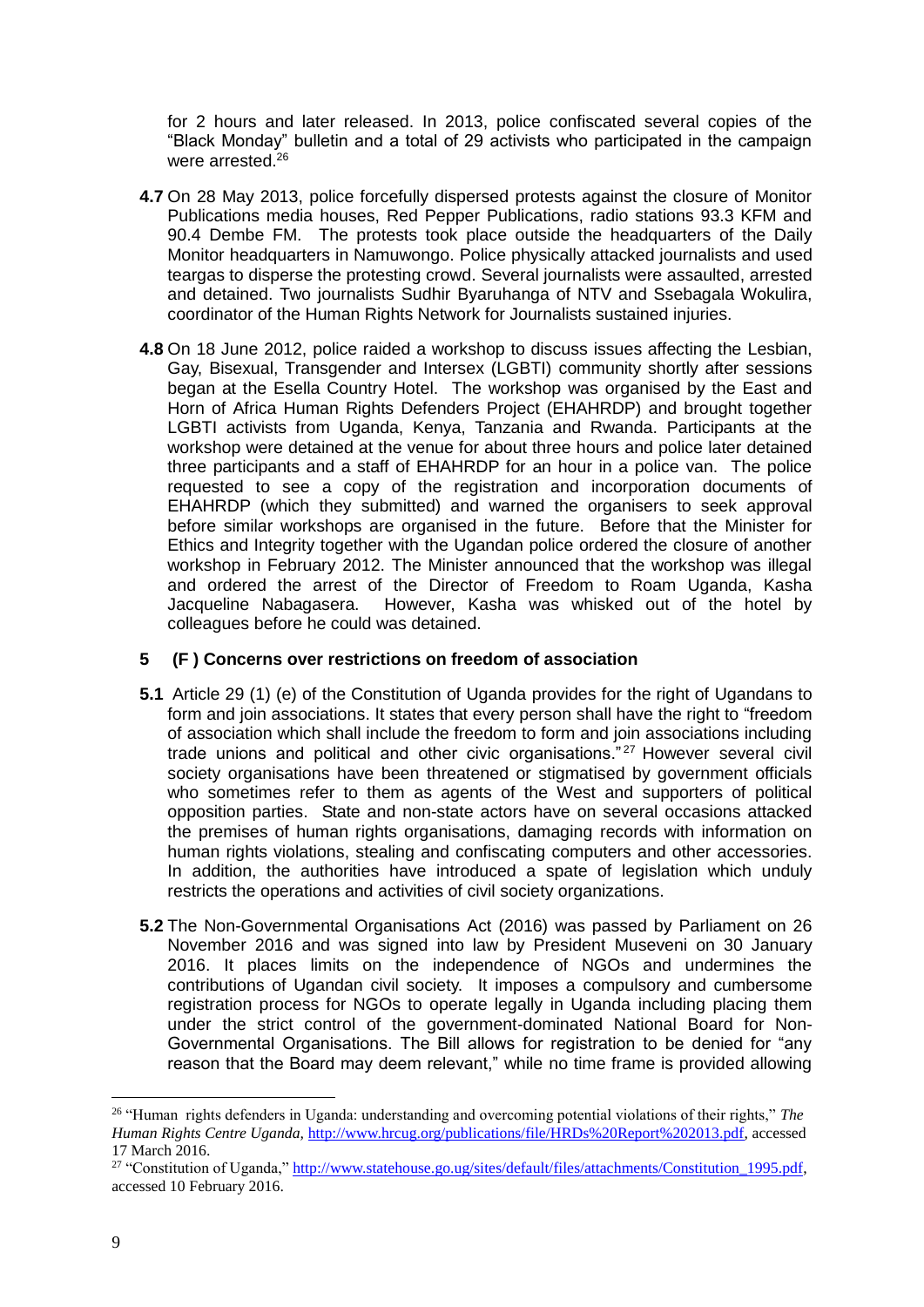unlimited delays in registration. The Bill further reinforces state control over NGOs by empowering an officer of the Secretariat authorised by the Board at "at any reasonable time inspect the premises of an organisation and request any information that appears to him or her necessary for the purpose of giving effect to the Bill."

- **5.3** Over the last four years a disturbing pattern has emerged in which unidentified individuals have broken into the offices of NGOs stealing sensitive information, documents and equipment. On 17 October 2015 unidentified individuals broke into the offices of the Soroti Development Association and NGOs Network (SODANN) and several documents which contained information on human rights violations were stolen. One of the offices targeted was the Human Rights Complaints Office where computers and CCTV cameras were stolen. Before that on 5 May 2014, the offices of the Human Rights Network –Uganda (HURINET-U) were attacked and equipment was destroyed by unknown persons.<sup>28</sup> Several computers, cameras, laptops and projectors were stolen. Again in October 2013 the offices of the Anti-Corruption Coalition of Uganda (ACCU) were targeted and more than 20 computers were stolen as well as sensitive information on corruption cases.
- **5.4** On 26 April 2012, the Minister of Internal Affairs in Uganda, Hilary Onek, threatened to de-register and expel Oxfam and the Uganda Land Alliance (ULA) – a coalition of more than 60 national and international NGOs focusing on food and land rights. The Minister had summoned the representatives of Oxfam and the ULA and asked them to retract findings of a September 2011 report produced by Oxfam on land rights. The findings of the report revealed that the Ugandan authorities had forcefully evicted more than 20000 people from government-controlled forests in Kiboga and neighbouring Mubende districts. The Minister later issued a letter in June 2012 echoing the threats to de-register both organisations if they failed to withdraw the findings of the report and issue a public apology.<sup>29</sup> In April 2012, the ULA organised a well-publicised campaign on land rights and issued a petition to Parliament offering to bring forward victims of land grabbing willing to testify about their ordeal. ULA is a membership network composed of national, regional and international civil society organisations and individuals advocating for equitable legislation and policies on land which take into account the rights of the poor, vulnerable and disadvantaged.<sup>30</sup>

# **6 (G) Recommendations to the Government of the Republic of Uganda**

CIVICUS and FHRI are concerned about the failure on the part of the Government of Uganda to meaningfully implement the recommendations it accepted relating to civic space and protecting human rights defenders and civil society activists during its initial UPR in 2011.

CIVICUS and FHRI urge the government of Uganda to create an enabling environment for civil society and the media to operate in accordance with the rights enshrined in the Constitution of Uganda, ICCPR and the UN Declaration on Human Rights Defenders. At a minimum, the following conditions should be ensured: freedom of association, freedom of expression, the right to operate free from unwarranted state interference, the right to

<sup>29</sup> "Museveni angry over NGO report on land grabbing," *The Independent* , 6 May 2012,

<sup>1</sup> <sup>28</sup> "Media body HRNJ-Uganda loses property worth millions in office break-in," *Human Rights Network for Journalists Uganda,* 30 June 2015[, https://hrnjuganda.wordpress.com/2015/06/30/hrnj-uganda-alert-media](https://hrnjuganda.wordpress.com/2015/06/30/hrnj-uganda-alert-media-body-hrnj-uganda-loses-property-worth-millions-in-office-break-in/)[body-hrnj-uganda-loses-property-worth-millions-in-office-break-in/,](https://hrnjuganda.wordpress.com/2015/06/30/hrnj-uganda-alert-media-body-hrnj-uganda-loses-property-worth-millions-in-office-break-in/) accessed 16 February 2016.

[http://www.independent.co.ug/cover-story/5726-museveni-angry-over-ngo-report-on-land-grabbing,](http://www.independent.co.ug/cover-story/5726-museveni-angry-over-ngo-report-on-land-grabbing) accessed 16 February 2016.

<sup>30</sup> 'The Uganda Land Alliance," [http://www.ugandangodirectory.org/index.php/home/research/134-the-uganda](http://www.ugandangodirectory.org/index.php/home/research/134-the-uganda-land-alliance-ula)[land-alliance-ula,](http://www.ugandangodirectory.org/index.php/home/research/134-the-uganda-land-alliance-ula) accessed 16 February 2016.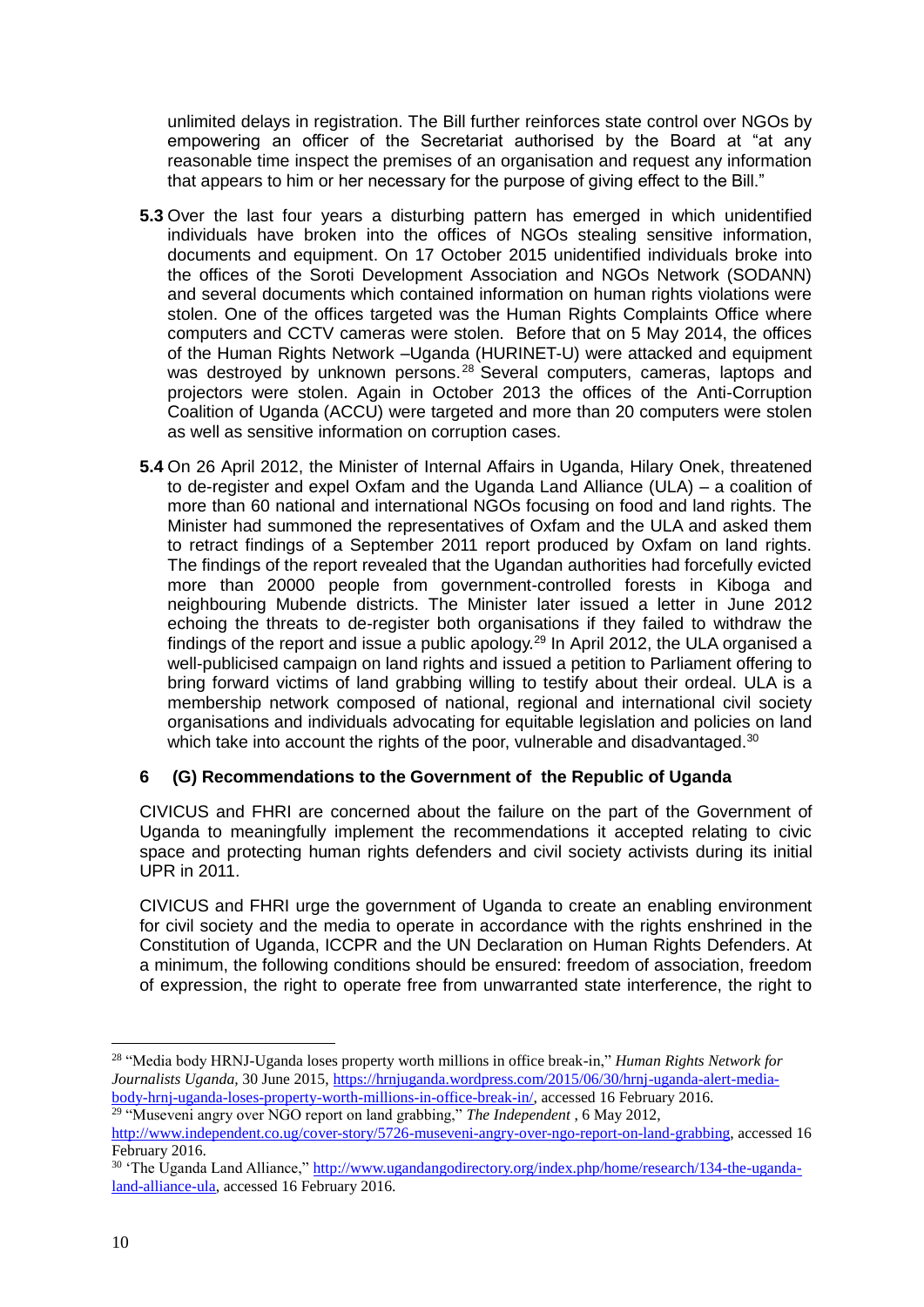seek and secure funding and the state's duty to protect. In light of this, the following specific recommendations are made.

#### **6.1 Concerns regarding judicial persecution harassment and intimidation of human rights defenders and journalists**

- Written instructions should be issued to government officials and members of the security forces to strictly refrain from persecution and harassment of human rights defenders and journalists.
- All cases registered against human rights defenders and journalists should be immediately reviewed and those imprisoned should be released immediately.
- Independent investigations into the shootings of and attacks on journalists should be conducted with a view to bringing the perpetrators to justice. The findings of the investigations should be made public and those responsible held accountable for their actions.

### **6.2 Concerns over restrictions on freedom of expression and independence of media**

- Government officials should be instructed to refrain from arbitrarily imposing bans on social media and intimidating online activists.
- The practice of banning independent radio stations and media agencies simply because they broadcast views of members of the political opposition and opinions which differ from those of the government should be stopped and declared illegal.
- Instructions should be issued to all government departments and security agents not to interfere with the freedom of the media.
- All cases involving burglaries aimed at intimidating media agencies and the confiscation of sensitive information documented by media agencies should be investigated and perpetrators brought to justice.

# **6.3 Regarding restrictions on freedom of assembly**

- The Public Order Management Act (2013) should be repealed or amended in line with the best practices on freedom of assembly prescribed by the UN Special Rapporteur on the Rights to Freedom of Peaceful Assembly and of Association.
- Security forces should refrain from using provisions of the POMA selectively to restrict freedom of assembly and should stop using brute force to disperse protests regardless of whether the protesters complied with the POMA.
- Peaceful assemblies should be allowed in line with Uganda's domestic and international human rights obligations. Instructions should be issued to security forces to refrain from using violence to disperse public gatherings. .
- Security officials should be imparted training on dealing with public assemblies in line with the UN Basic Principles on the Use of Force and Firearms.